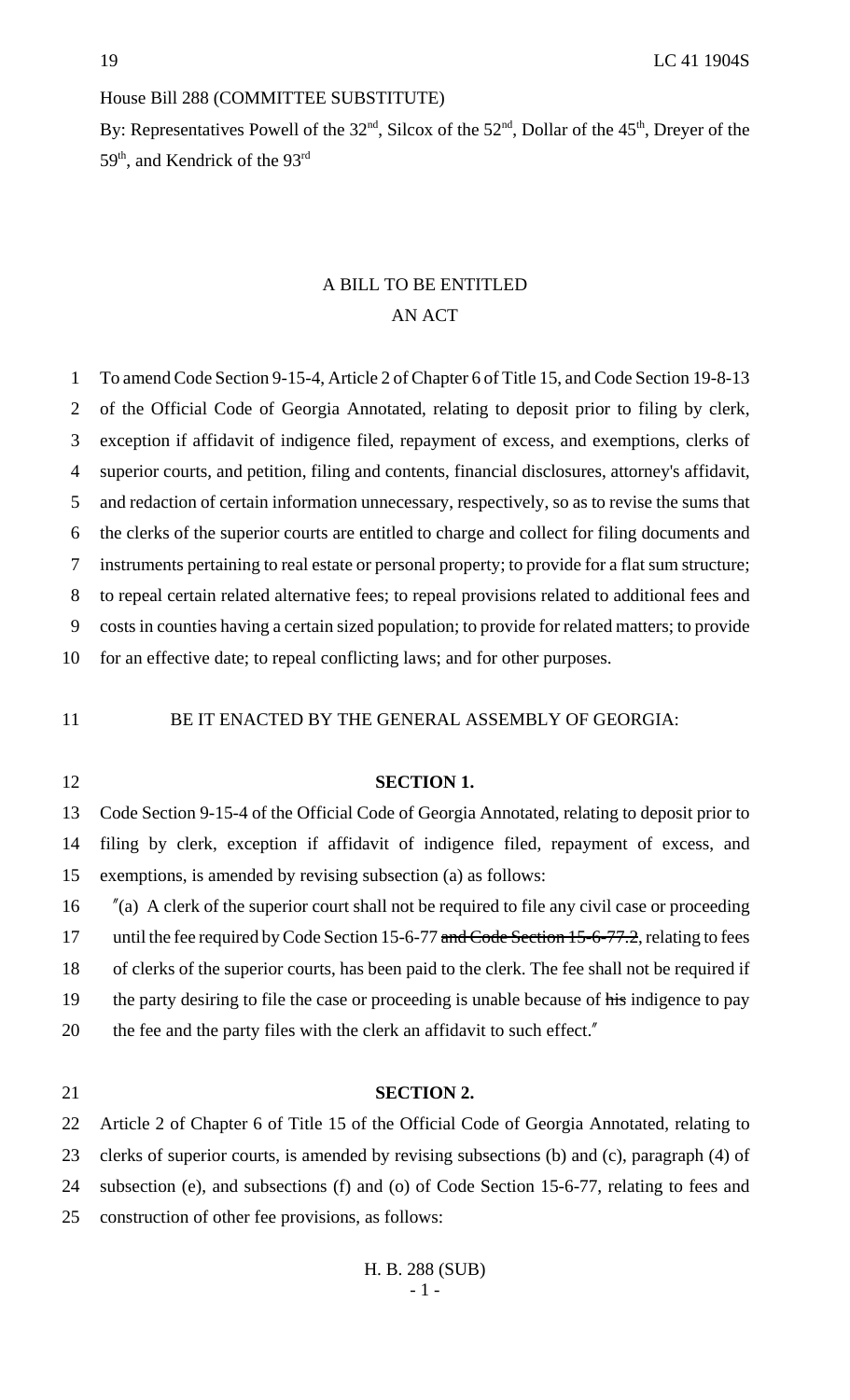"(b) All sums as provided for in this Code section shall be inclusive of the sums that the

27 clerks of the superior courts may be required to collect pursuant to Code Section 15-6-61,

 15-6-77.4, 15-6-98, 45-17-4, or 47-14-51, or as otherwise provided by law as a deduction from the applicable fee. The sums provided in this Code section are exclusive of costs for

service of process or other additional sums as may be provided by law.

- (c) In all counties in this state where the clerk of the superior court is paid or compensated 32 on a salary basis, the Any fees received as provided for in this Code section shall be paid 33 into the county treasury less and except such sums as are otherwise directed to be paid by the clerk to another entity according to some other general law expressly providing for same, including, but not limited to, any sums pursuant to Code Section 15-6-61 and such sums as are collected pursuant to Code Section 36-15-9 and Code Section 15-6-77.4, 37 15-6-98, 36-15-9, 45-17-4 or 47-14-51, which sums shall be remitted to such authorities as provided by law. Fees, sums, or other remuneration for the performance of duties provided for under the laws of the United States or regulations promulgated pursuant to such laws shall be as provided in such laws or regulations as personal compensation to the 41 clerk of the superior court for the performance of such duties."
- "(4) No fee or cost shall be assessed for any service rendered by the clerk of superior court through entry of judgment in family violence cases under Chapter 13 of Title 19 or in connection with the filing, issuance, registration, or service of a protection order or a petition for a prosecution order to protect a victim of domestic violence, stalking, or sexual assault. A petitioner seeking a temporary protective order or a respondent involved in a temporary protective order hearing under the provisions of Code Section 19-13-3 or 19-13-4 shall be provided with a foreign language or sign language interpreter when necessary for the hearing on the petition. The reasonable cost of the interpreter shall be paid by the local victim assistance funds as provided by Article 8 of Chapter 21 of this title. The provisions of this paragraph shall control over any other conflicting 52 provisions of law and shall specifically control over the provisions of Code Sections 53 15-6-77.1, 15-6-77.2, and 15-6-77.3.

 "(f) Sums for filing documents, instruments, etc., pertaining to real estate or personal property, such sums to include recording and returning where applicable, shall be as follows and shall continue to be subject to the remittance requirements to be paid by the 57 clerk pursuant to Code Section 15-6-61, 15-6-98, or 47-14-51: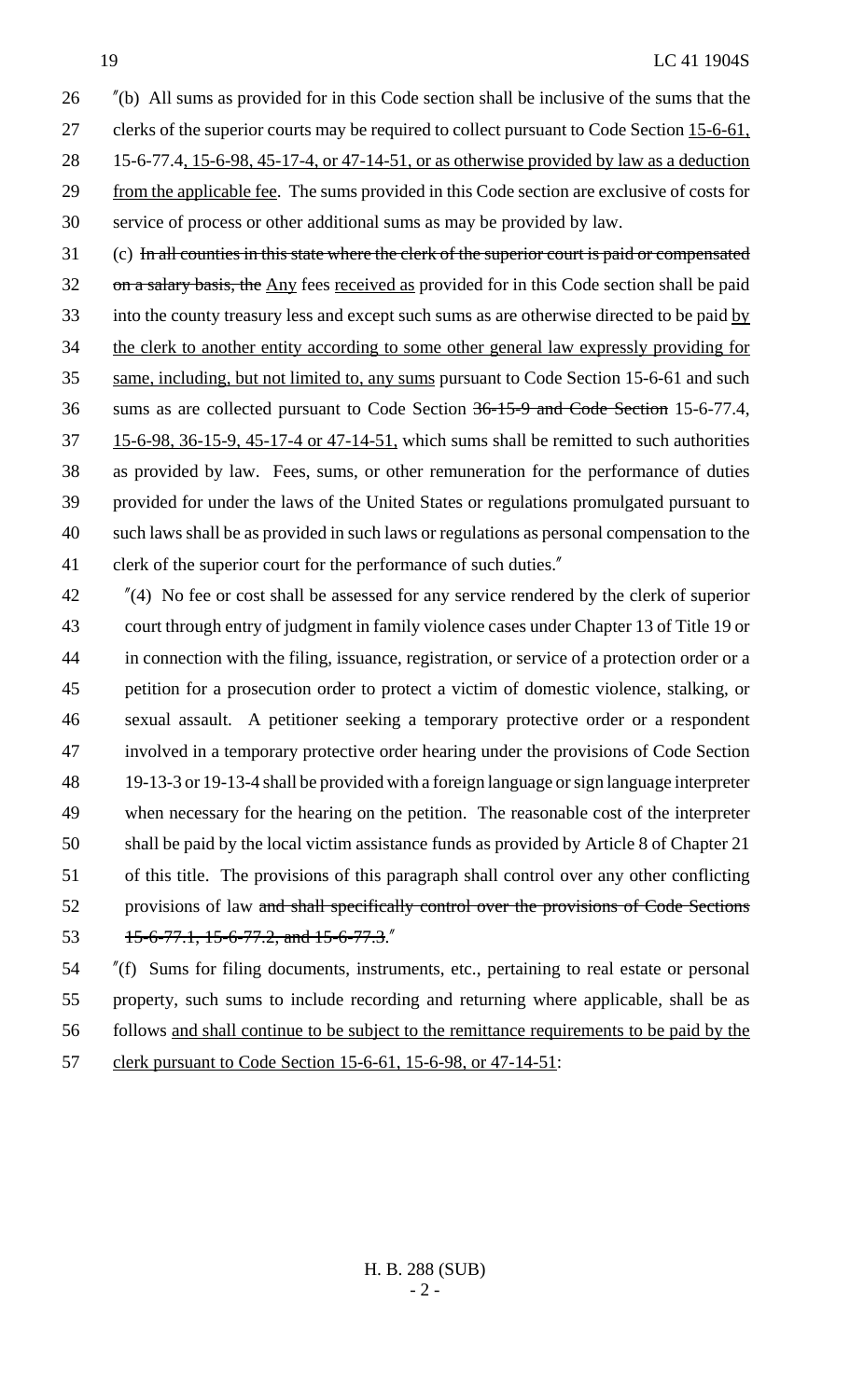| 58 | $(1)(A)(i)$ Filing all instruments each instrument pertaining to real estate                            |              |
|----|---------------------------------------------------------------------------------------------------------|--------------|
| 59 | including, but not limited to, each deed, deed of trust, affidavit, release,                            |              |
| 60 | notice, certificate, cancellation, assignment, notice filing for Uniform                                | \$9.50       |
| 61 | Commercial Code related real estate, and assignment of a security deed or                               | 25.00        |
| 62 | mortgage deeds, deeds of trust, affidavits, releases, notices and certificates,                         |              |
| 63 |                                                                                                         |              |
| 64 | For any instrument that includes a request for cancellation, satisfaction,                              | 2.00         |
| 65 | release, or assignment of more than one instrument, the filing fee specified                            |              |
| 66 | in this division shall be submitted and paid for each such instrument which                             |              |
| 67 | is to be canceled, satisfied, released, or assigned Each page, after the first                          |              |
| 68 | Filing all instruments an instrument pertaining to real estate and<br>(ii)                              |              |
| 69 | personal property including liens a lien on real estate and personal property,                          |              |
| 70 | notice filings for Uniform Commercial Code related real estate, tax liens,                              |              |
| 71 | hospital liens lien, writs of fieri facias, notices notice of lis pendens, written                      |              |
| 72 | information on utilities, cancellations cancellation of liens a lien, and writs                         | 4.50         |
| 73 |                                                                                                         | 25.00        |
| 74 | For any instrument that includes a request for cancellation, satisfaction,                              | 2.00         |
| 75 | release, or assignment of more than one instrument, the filing fee specified                            |              |
| 76 | in this division shall be submitted and paid for each such instrument which                             |              |
| 77 | is to be canceled, satisfied, released, or assigned Each page, after the first                          |              |
| 78 | (iii) Filing of a tax lien by a state or local government agency                                        | 5.00         |
| 79 |                                                                                                         | <u>2.00</u>  |
| 80 | For each tax cancellation, satisfaction, release, notice, withdrawal, or other                          | 2.00         |
| 81 | document referencing a previously filed tax lien, an additional sum for each                            |              |
| 82 |                                                                                                         |              |
| 83 | Filing and indexing a financing statements statement, amendments<br>(B)                                 |              |
| 84 | <u>amendment</u> to <u>a</u> financing statements statement, continuation statements                    |              |
| 85 | statement, termination statements statement, release of collateral, or other                            | $+0.00$      |
| 86 | filing pursuant to Article 9 of Title $11$ , first page $\dots \dots \dots \dots \dots \dots$           | <u>25.00</u> |
| 87 |                                                                                                         | 2.00         |
| 88 | (2) Filing maps or plats, each page $\dots \dots \dots \dots \dots \dots \dots \dots \dots \dots \dots$ | 7.50         |
|    |                                                                                                         | <u>10.00</u> |
| 89 | (3) For processing an assignment of a security deed, for each deed                                      |              |
| 90 |                                                                                                         | 4.50''       |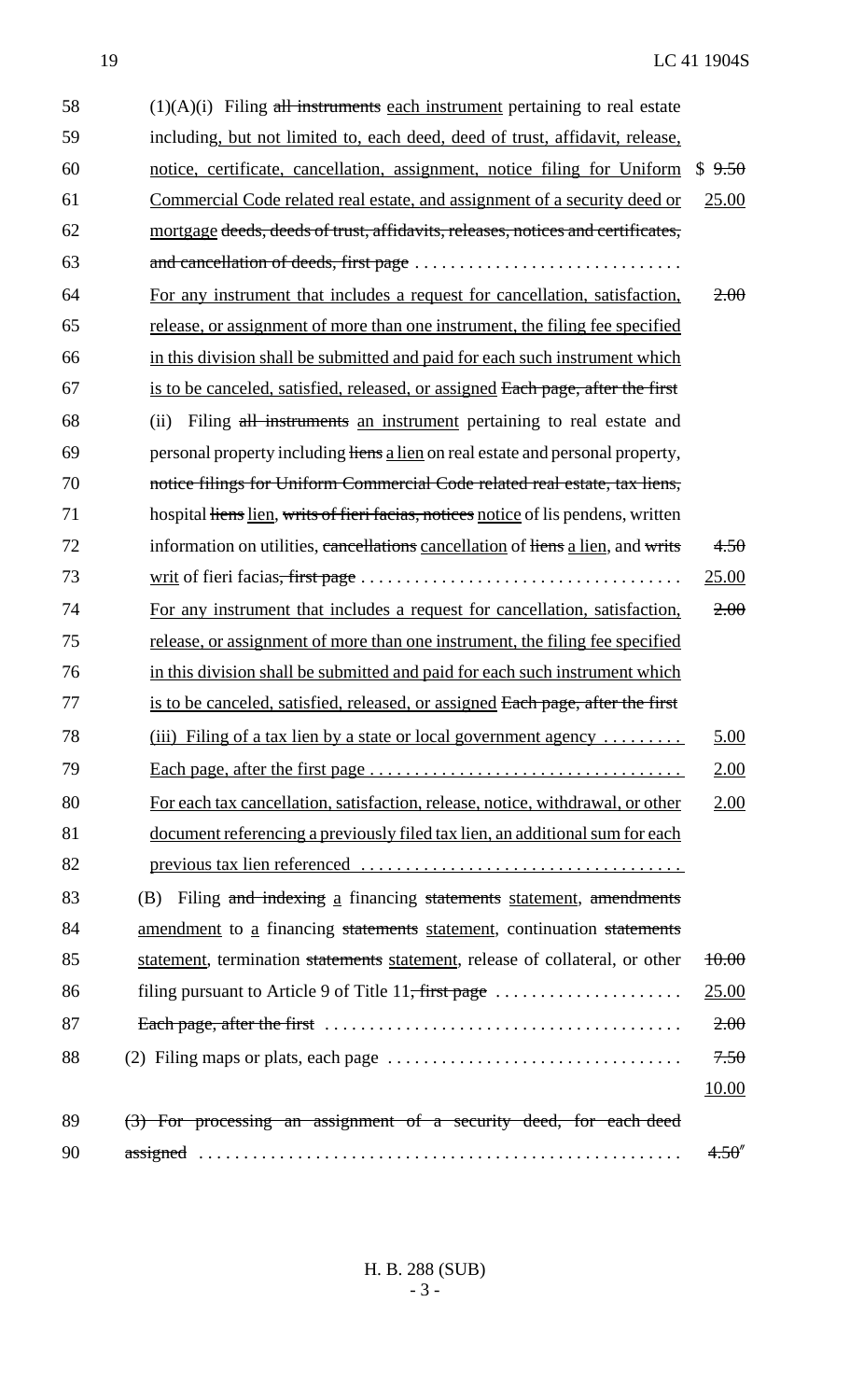- 91 "(o) In addition to the fees required by this Code section:
- 92 (1) When any instrument that is statutorily required to be cross-indexed, canceled, 93 satisfied, or released or when a party requests the clerk to cross-index an instrument that 94 is not otherwise required by law to be cross-indexed to any other previously recorded or 95 affected document, the clerk of superior court shall charge an additional fee of \$2.00 for 96 each additional cross-indexed entry;
- 97 (2) For recording any instrument that includes a request for cancellation, satisfaction, or 98 release of more than one instrument as described in division  $(f)(1)(A)(i)$  of this Code 99 section, the filing fee specified in division  $(f)(1)(A)(i)$  of this Code section shall be 100 charged for each such instrument which is to be canceled, satisfied, or released;
- 101 (3) For recording any instrument that includes a request for cancellation, satisfaction, or 102 release of more than one instrument as described in division  $(f)(1)(A)(ii)$  of this Code 103 section, the filing fee specified in division  $(f)(1)(A)(ii)$  of this Code section shall be 104 charged for each such instrument which is to be canceled, satisfied, or released;
- 105 (4) For any instrument that includes a request for the clerk to cross-index the instrument 106 to a previously recorded or affected instrument but for which cross-indexing is not 107 otherwise required by law, the clerk shall file, index, record, and cross-index each such 108 instrument for which a request has been made upon receiving payment from the 109 requesting party as specified by paragraph (1) of this subsection and written information 110 specifying accurately the instrument to be cross-indexed;
- 111 (5) With respect to any instrument that includes a request for cancellation, satisfaction, 112 or release of any instrument described in division  $(f)(1)(A)(i)$  or  $(f)(l)(A)(ii)$  of this Code 113 section, the clerk shall file, index, and record the cancellation of each such instrument 114 identified and requested to be canceled, provided that the requesting party pays the 115 applicable filing fee specified by paragraph (2) or (3) of this subsection, as applicable, 116 and that such instrument accurately identifies the recording information for such 117 instrument to be canceled, satisfied, or released; and
- 118  $(6)(2)$  For the purposes of this subsection and any other Code section requiring the clerk 119 of superior court to cross-index, cross-reference, or make any other notation affecting any 120 instrument filed in the clerk's office, including, but not limited to, real estate, personal 121 property, liens, plats, and any other instruments, the clerk shall be authorized to make 122 such entry or notation through electronic or automated means in lieu of entering such 123 information manually in paper books or dockets."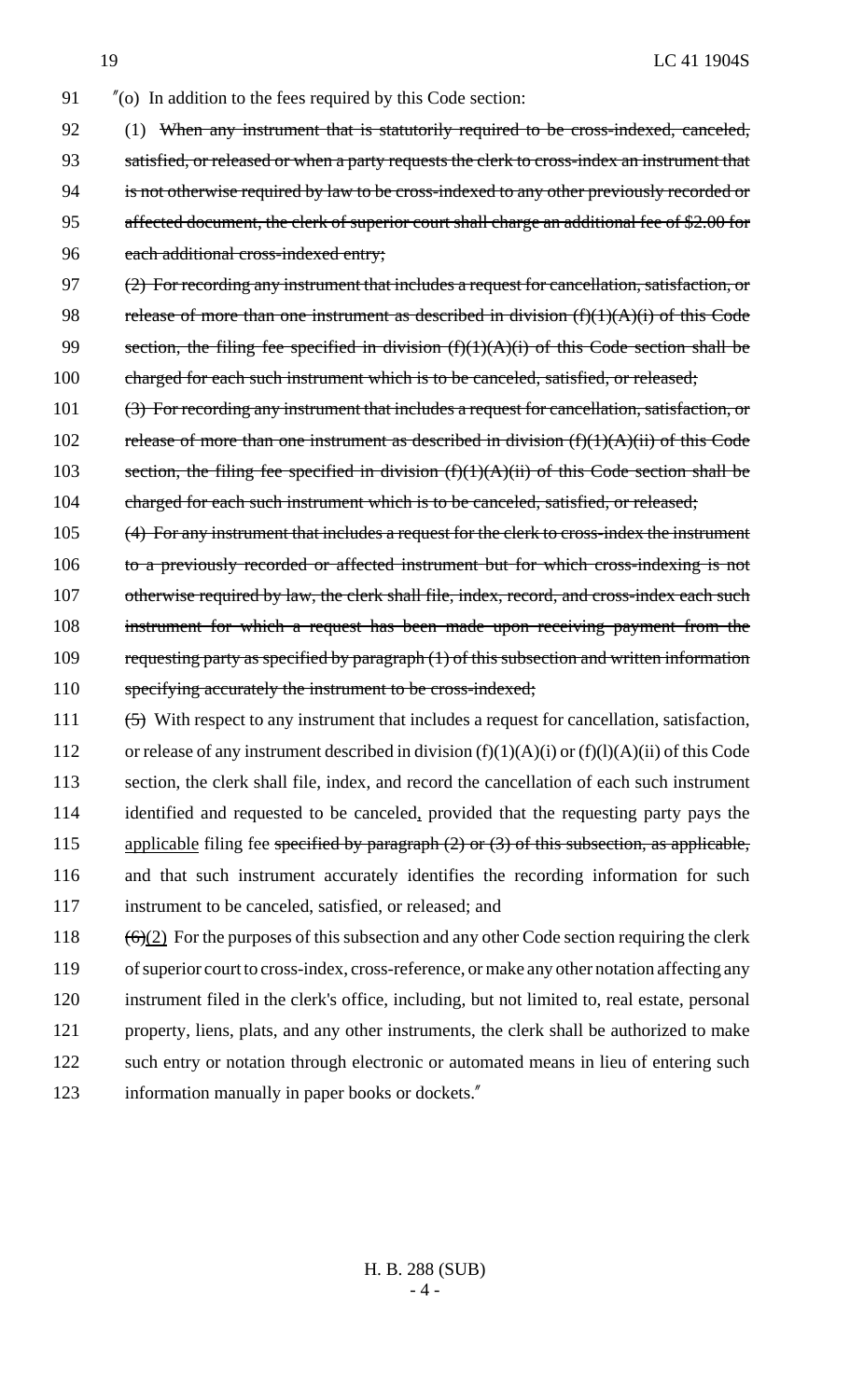|     | 19<br>LC 41 1904S                                                                                 |
|-----|---------------------------------------------------------------------------------------------------|
| 124 | <b>SECTION 3.</b>                                                                                 |
| 125 | Said article is further amended by repealing Code Section 15-6-77.1, relating to additional       |
| 126 | fees in counties with populations of 550,000 or more and disposition of such fees, and            |
| 127 | designating such Code section as reserved.                                                        |
| 128 | <b>SECTION 4.</b>                                                                                 |
| 129 | Said article is further amended by repealing Code Section 15-6-77.2, relating to costs for        |
| 130 | clerk's services in counties with populations of 640,000 or more, time for payment of costs,      |
| 131 | and disposition of such costs, and designating such Code section as reserved.                     |
| 132 | <b>SECTION 5.</b>                                                                                 |
| 133 | Said article is further amended by repealing Code Section 15-6-77.3, relating to additional       |
| 134 | fees in counties with populations in unincorporated areas of 350,000 or more, and                 |
| 135 | designating such Code section as reserved.                                                        |
| 136 | <b>SECTION 6.</b>                                                                                 |
| 137 | Said article is further amended by revising subsection (a) of Code Section 15-6-77.4, relating    |
| 138 | to additional divorce case filing fee for Children's Trust Fund, as follows:                      |
| 139 | $\alpha$ (a) In addition to any fees required in Code Sections 15-6-77, 15-6-77.2, 15-6-77.3, and |
| 140 | 47-14-51, for filing each divorce case, the clerk of superior court shall charge an additional    |
| 141 | fee of \$5.00. Each clerk of the superior court shall collect the additional fees for divorce     |
| 142 | cases as provided in this Code section and shall pay such moneys over to the Georgia              |
| 143 | Superior Court Clerks' Cooperative Authority by the last day of the month there following,        |
| 144 | to be deposited by the authority into the general treasury. The authority shall, on a             |
| 145 | quarterly basis, make a report and accounting of all funds collected pursuant to this Code        |
| 146 | section and shall submit such report and accounting to the Office of Planning and Budget,         |
| 147 | the House Budget and Research Office, and the Senate Budget and Evaluation Office no              |
| 148 | later than 60 days after the last day of the preceding quarter."                                  |
| 149 | <b>SECTION 7.</b>                                                                                 |

 Code Section 19-8-13 of the Official Code of Georgia Annotated, relating to petition, filing and contents, financial disclosures, attorney's affidavit, and redaction of certain information unnecessary, is amended by revising subsection (b) as follows:

- "(b) At the time of filing the petition for adoption, the petitioner shall deposit with the clerk
- the deposit required by Code Section 9-15-4; the fees shall be those established by Code
- 155 Sections Section 15-6-77, 15-6-77.1, and 15-6-77.2."